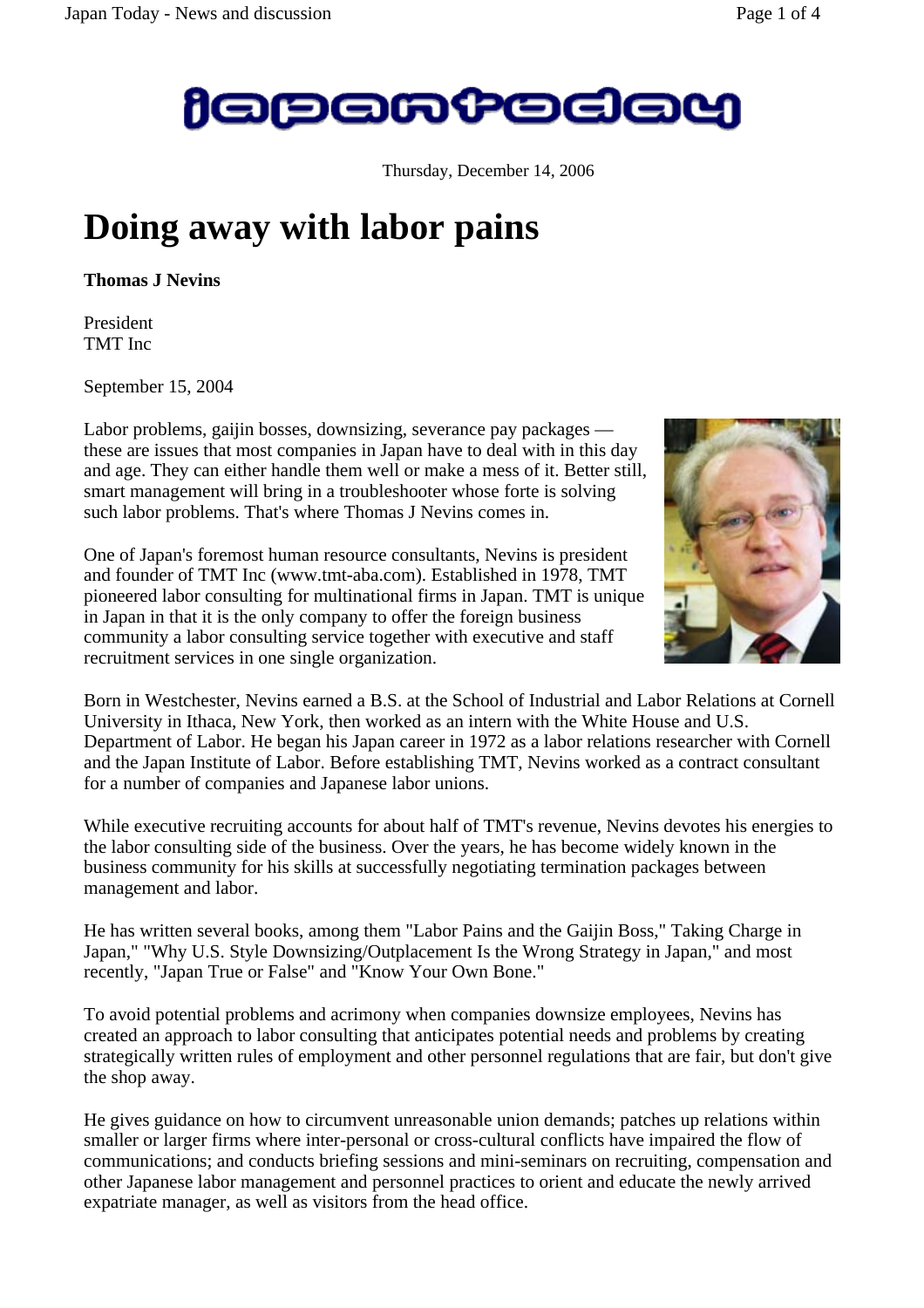When he takes on a client, Nevins gets management and labor together in TMT's offices for a daylong session. It's not unusual to see both parties starting out at 10 a.m., in an antagonistic mood, and finish the session by 6 p.m. drinking and having pizza together after an amicable arrangement has been worked out. This is what gives the greatest personal pleasure, he says.

Most of Nevins' clients are multinational companies with foreign bosses who have not been confident about the minefield of Japanese labor law. His books have been mainly marketed to the foreign community, but Nevins is confident Japanese companies would buy into his method if they understood it.

Always happy to chat and caring deeply about what he does, Nevins is an energetic figure. His spacious office in Hanzomon is filled with testaments to his many achievements. Japan Today editor Chris Betros visits Nevins to hear more about TMT's activities.

Why is there a demand for your services?

You look at the outdated rules of employment, salary and retirement regulations of many companies and you'll soon see why those companies are not able to pay for performance, have the wrong people clinging on for the wrong reasons, and lose some of their best human resources. If set up right or changed, these work rules can be your most strategic tool to business success.

It may appear easy enough to reduce staff if you are willing to spend enough money on the buy-out. However, if it is not strategically handled, you will lose some of your indispensable, best performers, yet will never squeeze out the worst performers even with a big extra premium payment. Big payouts to poor performers are the wrong reward for the wrong behavior.

## What is your approach?

Basically, a client company that is downsizing decides who it wants to keep and who it would like to have leave. We can succeed in getting those who are being asked to leave to accept leaving. This can be a difficult problem if it is handled insensitively. If they could, some employers would be happy to just pink slip someone and have them disappear. That attitude bothers me a lot.

We avoid one-on-one meetings. Instead, we get everyone in a room basically for a day and we let them know what the situation is, what the severance package is. Essentially, I am handling the difficult part — getting them all to sign their letters of separation, so that they can not only leave with a fair package, but also with their dignity and self-respect.

## How long is a session?

I like to have a whole day, starting at 10 a.m. and ending around 6 p.m., quite often with beer, pizza and sushi. That's very pleasing to see because if you can't face your staff and explain the situation, and do it without bad feelings, then how are you going to handle it from the next day.

Nevertheless, it must be very traumatic for employees to be told the company no longer wants them.

Yes, the loss of face is greater here in Japan than it might be overseas. I guess sometimes I have to be a bit of a therapist. During the session, we cover what to do when you are laid off. There is an initial shock, yes, but you have to take action, rather than pretend to go to work each day and hang out in the park or movie theater. The action itself will put you in a better mood. You will gather momentum. After that, outplacement counseling plays an important role so that laid-off staff can find another job.

It's not easy to fire someone, despite the inhumanity of some managers.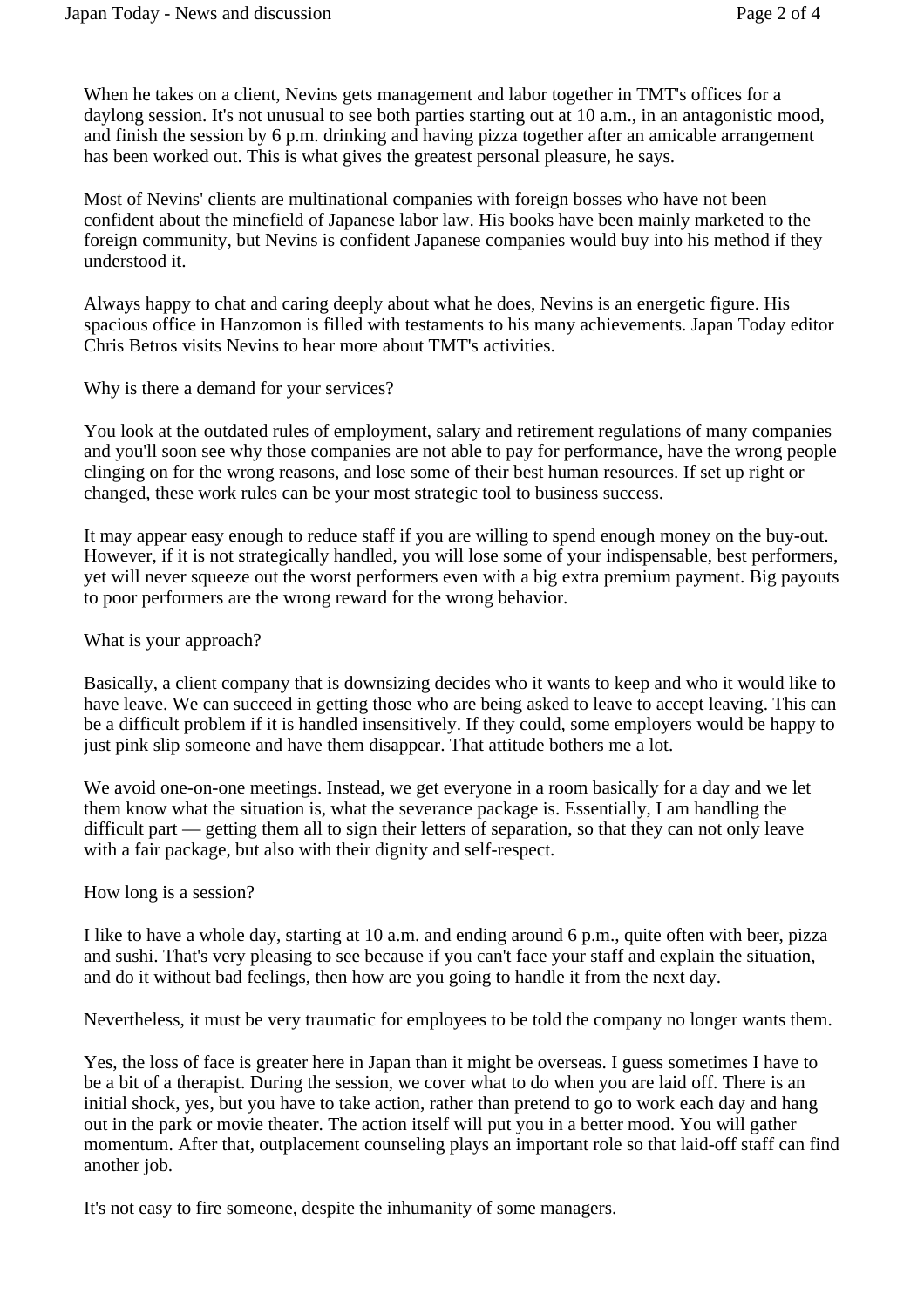No. I certainly don't like to fire anyone. There's a way to do it so that you can allow them the luxury of pulling the rug out from under themselves. If workers know in advance that they'll be treated with a fair package, they'll make up their mind themselves and go because it saves their self-esteem. It's important to some people, more than getting a lot of money in a package, to believe that they were never fired.

What sort of companies are your clients?

Usually multinational companies. There is often an expat boss triggering the reduction, but not always. I've had large exercises triggered by Japanese executives at foreign capitalized companies.

What about Japanese companies?

Japanese companies don't know about us yet. My "Labor Pains" and "Taking Charge" books were in English and we only marketed them to the international community. My latest book, "Japan True or False," has a Japanese section in it, so that an expat boss can at least show it to his Japanese managers.

I think Japanese companies would buy into my method if they understood it. The only thing is they would have salaried execs on the board of directors who maybe would know people too well and might want to be able to offer the people close to them a lot of money. The only reason those packages are so large has nothing to do with labor law; it has to do with basically people feathering their own nests.

So often, companies get it wrong with severance packages, don't they?

Yes. If you offer a package that is too large, you are giving your best people incentives to leave and this will break you up. It's happened to a lot of American companies. If you ever read about large severance packages, that's because it is being done voluntarily across the board.

How do you market your services?

I'm not an aggressive businessman. I basically wait and hope that people read my books. Word of mouth helps.

How do you get on with unions and lawyers?

I never want my client to be in court on termination litigation, so I have a great relationship with unions, I think. I become the point person who negotiates with them and unless they become reasonable very quickly, they know they will suffer.

One area where there has always been a disagreement between myself and attorneys is that attorneys will say you can't reduce someone's pay unless they agree. I think it would be very cheeky to ask that. You can apologize like crazy to your staff and say that you might be wrong but that something has to be done. Then you tell them that until they find another job, you'll give them a number of months and a certain amount of severance will be there. In the meantime, they can receive this amount.

Are you comfortable doing labor consulting in Japanese?

Yes, I actually do it more in Japanese than English.

What advice would you give to any reader who might have been told he or she is going to be laid off?